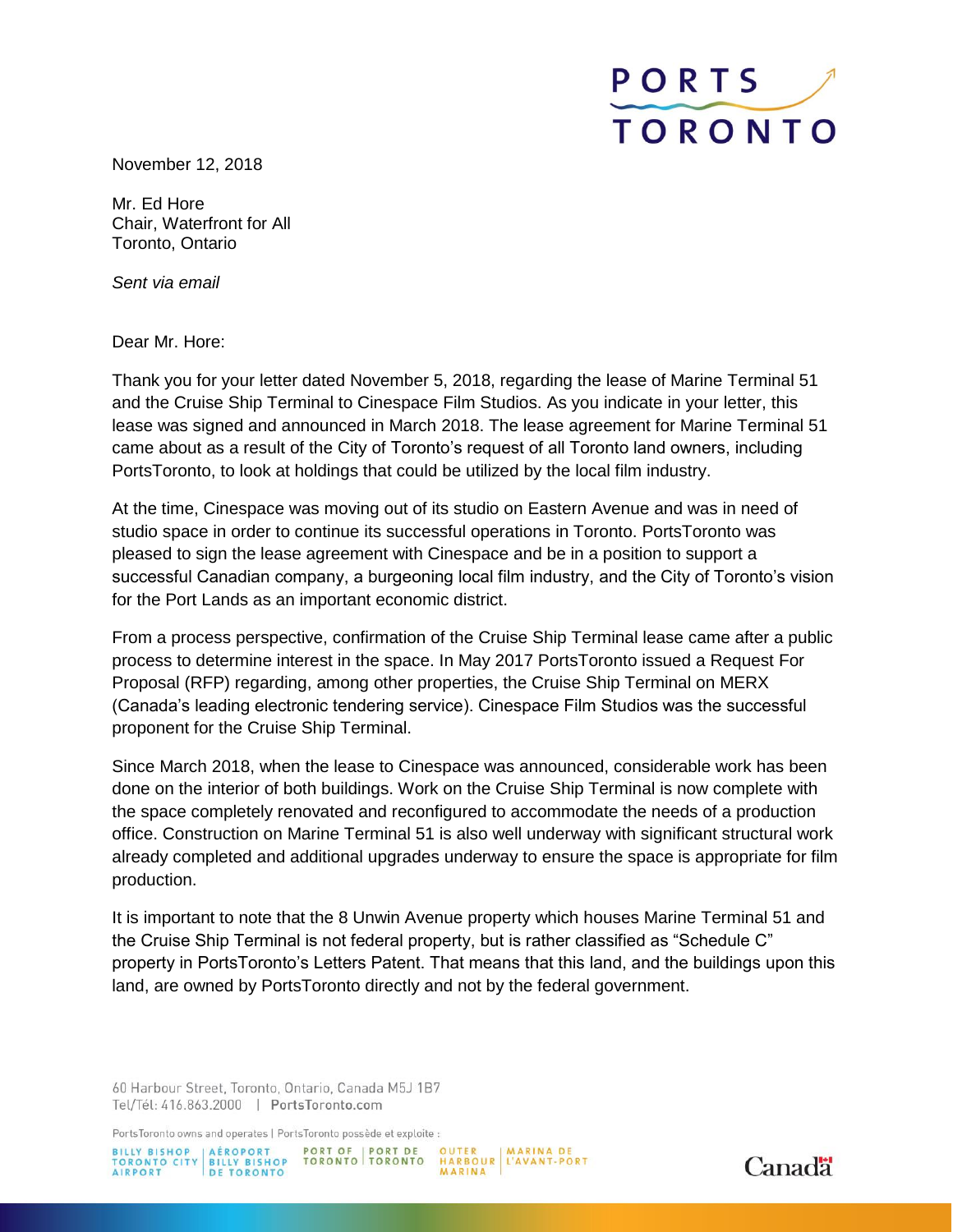

PortsToronto is a government business enterprise that is governed by the *Canada Marine Act* which stipulates that all port authorities, including PortsToronto, must remain financially selfsufficient and cannot receive public funding from any level of government. Therefore, each port authority has business and land assets that they own and with which to generate revenue to fund operations. The 52-acre property upon which Marine Terminal 51 and the Cruise Ship Terminal reside is one such property.

Further, this area is zoned for industrial uses only. It cannot be used for recreational purposes as a result of both the municipal zoning and the industrial port operations that take place in the immediate vicinity of the two buildings. Importantly, Cinespace's film and television production activities do not affect or displace industrial port operations and cruise ship activities that continue unabated on PortsToronto's property.

We are proud to confirm that the marine Port of Toronto is coming off its most successful year in more than a decade with sugar, salt, aggregate and construction materials accounting for some 2.2 million metric tonnes of bulk cargo through the Port. Additionally, marine cargo handled at the Port of Toronto generated \$377.7 million in economic activity and 1,566 jobs in Ontario in 2017. Of these 1,566 jobs, 482 jobs are directly generated by the marine cargo and vessel activity at the marine terminals at the Port of Toronto.

We have also established a growing passenger cruise ship business in recent years that uses the Cruise Ship Terminal alongside Cinespace. The Port of Toronto welcomed 16 passenger ships to the Cruise Ship Terminal this summer and fall bringing more than 5,600 passengers to Toronto. Next year, 35 passenger ships are expected to make Toronto a port of call, bringing approximately 11,000 visitors to Toronto from May to October 2019.

As such, the Port of Toronto is a strong contributor to the City of Toronto and is provided for in the Official Plan. The decision to alter the configuration of our operations slightly to accommodate Cinespace is a permitted activity pursuant to our Letters Patent and is the right thing to do for the City and this industry.

That said, we agree that recreational access to the lake and harbour is important. That's why there are several projects that PortsToronto is currently working on that will bring increased access and public realm to the waterfront. PortsToronto has requested a briefing with Councillor Fletcher to brief her on the projects and we would also welcome the opportunity to brief you on our plans. This involves increased public realm space and recreational access to the lake at the Outer Harbour Marina which is just south of the Port. This includes a new rowing facility which will provide infrastructure and access for small, non-motorized watercraft.

This is in addition to the landmark public realm project currently in development to the area north of the Port of Toronto. The Villiers Island Precinct project underway by Waterfront Toronto is being fully supported by PortsToronto and will unlock acres of property for public and recreational use in addition to providing access to the water's edge.